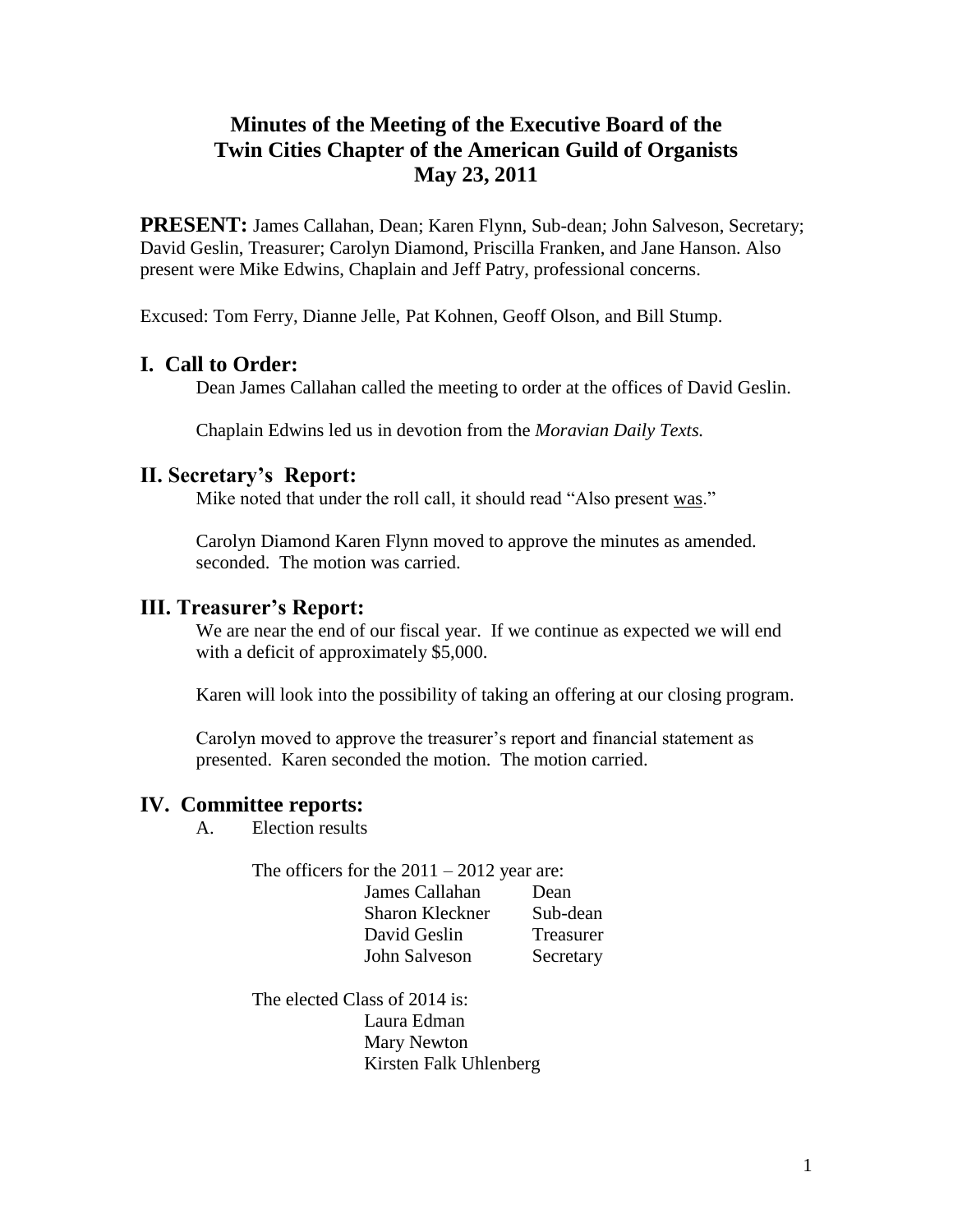B. Pipedreams Scholarship.

An audition was held and Andrew Jacob was awarded a scholarship. He is studying with Kathrine Handford.

Priscilla suggested we showcase scholarship winners. This could be done in a press release or by including them in a Guild program.

C. Program.

There has not been a significant change since our last meeting. A request for funds for the opening program has been submitted to the special projects committee. The rest of the season is beginning to take shape.

- D. Special Projects Committee. The committee will be meeting before the June board meeting. Several requests have been submitted.
- E. Hospitality The committee is ready for the June 5 event.

# **V. Budget for 2011-12**

The board entered into a lengthy and significant discussion. Each expense item was looked at, however, we will have to trim significantly in order to pass a balanced budget.

We talked in depth about ways to cut expenses. We talked about *Pipenotes* and discussed looking at ways to trim expenses for this. Reducing the size of the publication would reduce staff and printing cost. We could also reduce the number published.

We also discussed the registrar position, cost, and job description. As far as we know, we are the only chapter that hires this position. With the advent of on-line registration through national, this position may also be reduced or reorganized.

It was noted that this discussion was not meant to be a reflection of Barb's work. She has done what we asked of her. Rather, it is a financial issue.

In our discussion, the board came to a consensus that:

- The position description for the newsletter editor needs to be edited. Jim will do this and bring it back to the board.
- We will go to a 4 page *Pipenotes* estimating a \$3000 savings.

We will continue the budget discussion at our June meeting.

## **VI. Other Business**